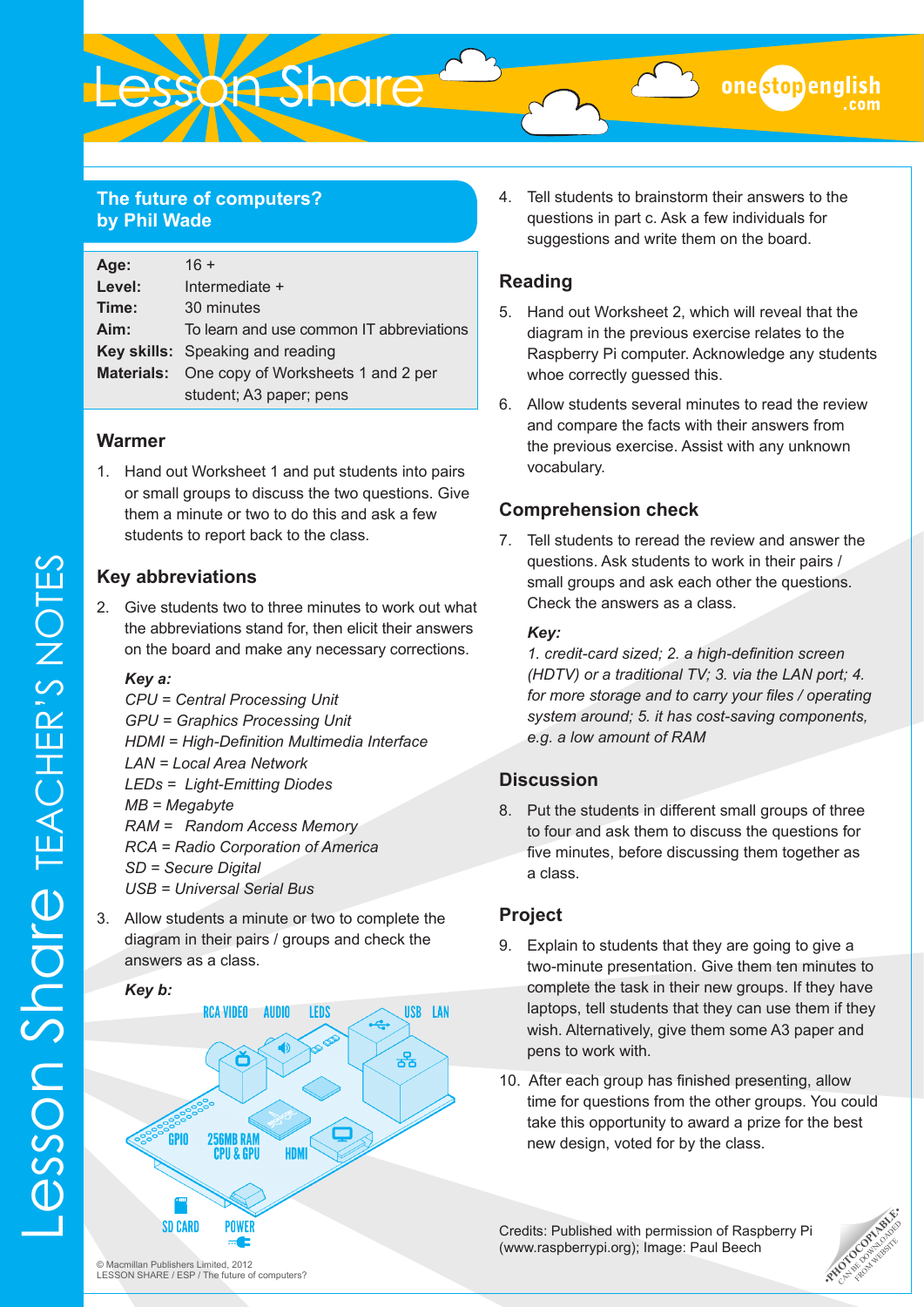# Lesson Share

#### **Answer the following questions.**

- 1. What computer / tablet / desktop / iDevice do you use and why?
- 2. What is your opinion of traditional desktop computers?

# **2 Key abbreviations**

#### **a. How many of these abbreviations do you know?**

| CPU & GPU | HDMI      | LAN.    | LED <sub>S</sub> |
|-----------|-----------|---------|------------------|
| MB RAM    | RCA video | SD card | <b>USB</b>       |

#### **b. Match the abbreviations to the components in the diagram.**



- **c. Answer the following questions about the diagram.**
- 1. What is this device?
- 2. What can it do?

Lesson Share worksheet 1

3. How much is it worth?



one stopenglish